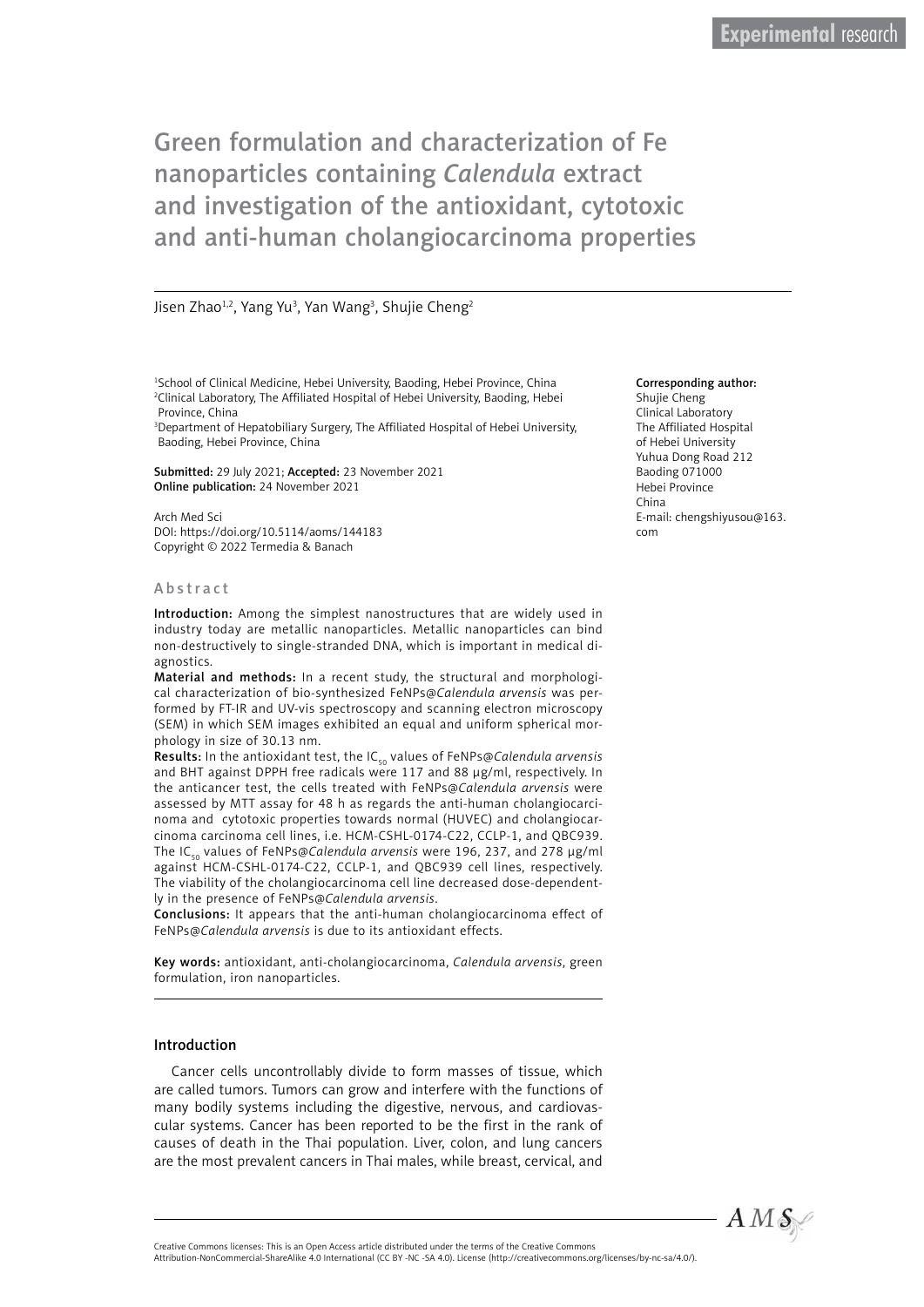colon cancers are the most prevalent cancers in Thai females [[1](https://www.intechopen.com/chapters/54518#B1)].

The modern treatments for cancers are mainly surgery, radiation, and chemotherapy. However, most chemotherapeutic drugs are not specific to only cancer cells, but also cause damage to normal cells, especially bone marrow, mucous glands, mucous membranes, hair, and nails and can lead to the suppression of the immune system [2, [3\]](https://www.intechopen.com/chapters/54518#B3). The success of chemotherapy depends on the number of cancer cells, the proliferation rate, the duration of the drug administration, and the therapeutic interval. To avoid drug resistance, polychemotherapy is always used instead of monochemotherapy [\[4, 5](https://www.intechopen.com/chapters/54518#B3)]. Anticancer drugs can also cause some other side effects including nausea, vomiting, agranulocytosis, inhibition of spermatogenesis and ovulation, alopecia, inflammation of mucous membranes, and teratogenesis [[3–](https://www.intechopen.com/chapters/54518#B3)5]. Some compounds separated from natural products are now being developed as modern medicines for the treatments of cancers, including paclitaxel, *Catharanthus* alkaloids, and derivatives of podophyllotoxin [3, 5].

In recent years, nanotechnology-based therapeutic and diagnostic approaches have shown significant potential to ameliorate cancer therapy [6, 7]. Cancer nanotechnology developed a new area of integrative research in biology, chemistry, engineering, and medicine, and is concerned with major advances in cancer diagnosis, prevention and treatment [7]. In the past few years, nanoparticles (NPs) have become a subject of attraction for scientists due to their maximal efficacy and safety [7, 8]. Due to these applications, recently, the US FDA approved nanotechnology-based anticancer drugs such as, Myocet (Perrigo, Dublin, Ireland), DaunoXome (Gilead Sciences, Foster City, CA, USA), Doxil (Johnson & Johnson, New Brunswick, NJ, USA) and Abraxane (Celgene, Summit, NJ, USA) [7–9].

From all the approaches of NP synthesis, the green synthesis approach is considered the most economic, sustainable, reliable and eco-friendly [6]. This approach of NP synthesis does not require toxic chemicals, high temperature, or high pressure and does not cause harm to human health and the environment [6, 7]. At present, it is also considered a preferred method for NP fabrication because of utilization of low-cost and non-hazardous raw material such as microorganisms fungi, algae, bacteria, plant extracts, natural polymers and proteins [6–9]. These resources contain biomolecules such as proteins including enzymes, polysaccharides, sugars, amides, ketones, aldehydes, and carboxylic acids, but also more importantly various phytochemicals such as terpenes, alkaloids or polyphenols including flavonoids that aid in immediate reduction [6–8]. One of the most important cancers in recent years is cholangiocarcinoma. Many medicinal plants such as *Viola tricolor*, *Zingiber officinale*, *Urtica dioica* L, *Vinca rosea*, *Thymus vulgaris*, *Trigonella foenum-graecum*  L, *Taverniera spartea* D, *Rhus coriaria* L*, Taxus baccata* L, *Silybum marianum*, *Thymbra spicata*, and *Polygonum aviculare* are used in traditional medicine to treat cancer [9]. It is predicted that if metal nanoparticles are synthesized and formulated with these plants, their anti-cancer effects against cholangiocarcinoma cells will be much stronger. In the current research, the properties of FeNPs@*Calendula arvensis* formulated by *Calendula arvensis* aqueous extract against common human cholangiocarcinoma cell lines were evaluated.

## Material and methods

# Preparation of *Calendula arvensis* leaf extract

Fresh *Calendula arvensis* leaf were washed several times with DI-H<sub>2</sub>O. Then, 2.0 g of the plant was heated in 100 ml of DI-H $_{2}$ O for 20 min. Next, the colored mixture was filtered with Whatman filter paper to obtain the aqueous extract. For further use, it was stored in a refrigerator at 4°C.

# Green synthesis of FeNPs@*Calendula arvensis* using *Calendula arvensis* leaf extract

A 10 mL of aqueous extract solution (20 mg/ml) was added to 30 ml of FeCl $_3\times$  6 H $_2$ O in the concentration of 0.02 M (deionized water was used for the all steps of this section). The mixture was refluxed for 90 min at 50°C. The color changing from yellow to black indicated the formation of iron nanoparticles. The precipitate was washed three times with water and subsequently centrifuged at 12 000 rpm for 15 min. The obtained black powder was kept in a vial for the chemical characterization and evaluation of its biological activity.

# Antioxidant activities of FeNPs@*Calendula arvensis*

The ability of hydrogen atoms or electrons to give off different compounds and nanoparticles in this test is measured by the degree of decolorization of the 2,2-diphenyl-1-picryl-hydrazyl purple solution in methanol.

The DPPH radical (DPPH• ) is a stable molecule soluble in methanol characterized by its deep-violet color with an absorption maximum at 515 nm. Antioxidants (AH) or other radical species (R• ) are able to react with this stable radical (DPPH• ) by providing an electron or hydrogen atom, thus reducing it to 2,2-diphenyl-1-hydrazine (DPPH-H) or a substituted analogous hydrazine (DPPH-R) char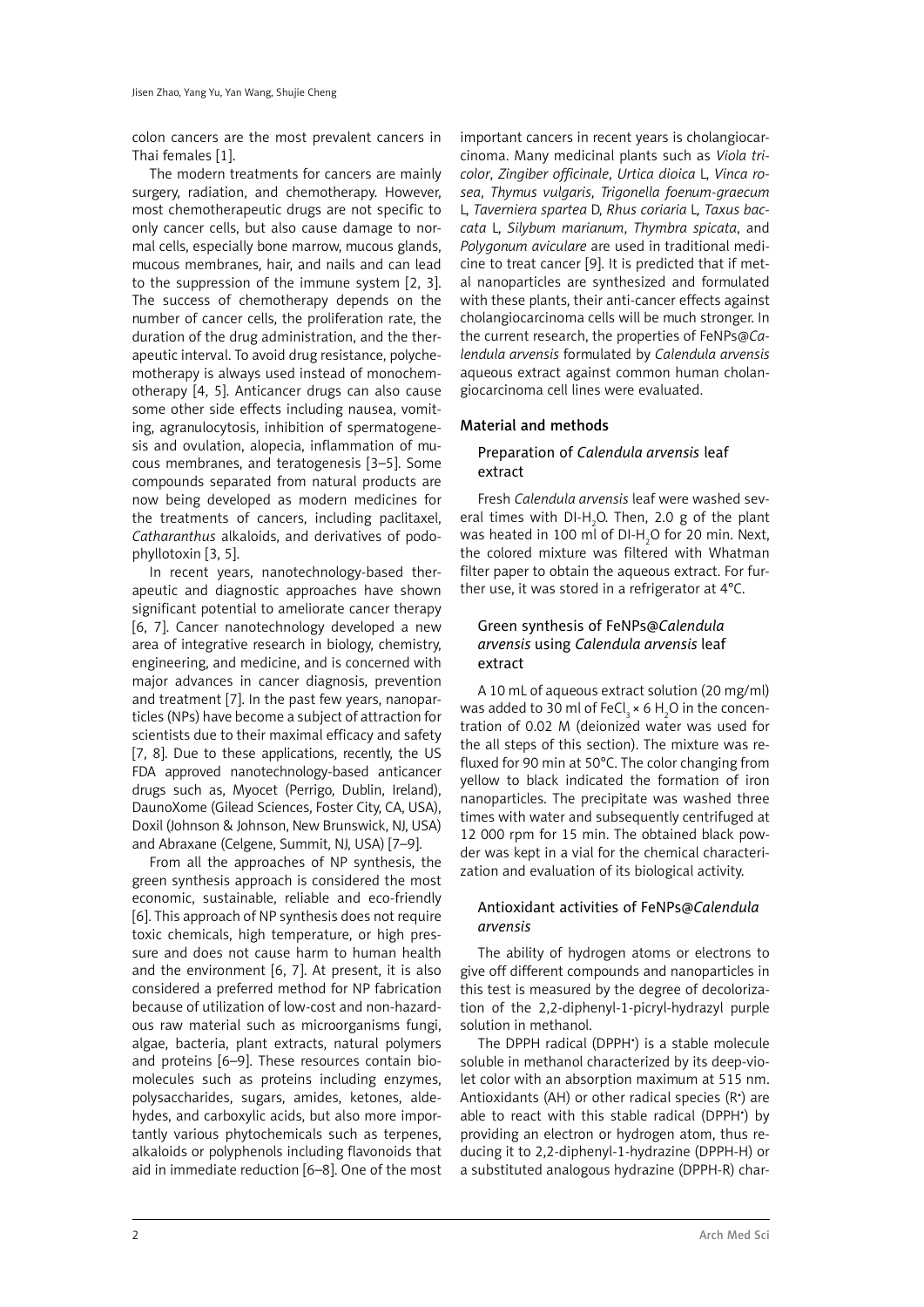acterized by colorless appearance or a pale-yellow color which can be easily monitored with a spectrophotometer. This assay is widely used to determine antioxidant activity of antioxidant molecules [10, 11].

In this method, DPPH (Sigma-Aldrich) was used as a stable radical compound. Thus, 100 µl of various dilutions of nanoparticles in methanol was added to 10 ml of 0.005% DPPH solution in methanol. After 1 h of incubation at the absorption room temperature, the samples were read against blank at 518 nm. The DPPH inhibition percentage was computed by the following formula [11]: Inhibition  $(\%)$  = (Sample A/Control A)  $\times$  100.

# Anti-human cholangiocarcinoma properties of FeNPs@*Calendula arvensis*

The human cholangiocarcinoma cell lines, i.e. HCM-CSHL-0174-C22, CCLP-1, and QBC939 and the normal cell line (HUVEC), were maintained in a DMEM medium with 10% bovine embryos and 1% penicillin/streptomycin antibiotic (to prevent fungal growth). Prerequisites for cell growth at 37°C are 5% CO<sub>2</sub> with 95% moisture, which was provided by the NÜVE incubator (EC160 model). For MTT assay, when the cells reached at least 70% cell growth, they were separated from the bottom of the flask by trypsin-ethylenediamine tetraacetic acid and centrifuged at 1700 rpm for 1 min. Cell precipitate was prepared in suspension in 1 ml of culture medium. The viability of cells in cell suspension was determined by mixing it with an equal proportion of trypan blue, and counting them with a neobar slide under a light microscope. After confirming that the cells were not infected, cells with a viability of more than 90% were used for testing [12]. To investigate the effect of nanoparticles on cancer cell proliferation, the tetrazolium (MTT) salt colorimetric method was used. For this test, 10<sup>4</sup> cells were added to each 96-well plate well. After 24 h of incubation, concentrations of 1–1000 µg/ml were treated on cancer and normal cells for 24, 48 and 72 h. After these times, 20 µl of MTT solution and 200 µl of base culture medium were added to each well. The plate was placed in a dark CO $_{_2}$  incubator at 37°C for 4 h in the dark. After this time, 100 µl of DMSO was added to each well. 492 and 630 nm optical readings were placed in the ELISA reader (DANA model DA3200). The cell viability was computed by the following formula [12]: Cell viability  $(\%)$  = (Sample A/Control A)  $\times$  100.

# Statistical analysis

To compare the results, in addition to the formula mentioned above, which was calculated as an average of 5 repetitions of experiments, the re-



Figure 1. UV-Vis spectrum of biosynthesized FeNPs

sults were analyzed using SPSS software version 22 and the statistical differences between the treatments were examined by *t*-test and *p* < 0.05 was considered significant.

# Results and discussion

## Chemical characterization of FeNPs

## UV-visible spectroscopy analysis

UV-Vis spectroscopy, like FTIR, is a technique which is useful in the identification of pure drug compounds. Many molecules contain chromophores which will absorb specific wavelengths of ultraviolet or visible light [13].

Figure 1 presents the UV-Vis spectrum of biosynthesized FeNPs using *Calendula arvensis* extract. The result of UV-Vis. spectroscopy confirms the formation of FeNPs. The peak at 289 nm belong to the biosynthetic FeNPs. This observation is in a good agreement with the previous studies on biosynthesized FeNP nanoparticles [13].

## FT-IR analysis

FTIR offers quantitative and qualitative analysis for organic and inorganic samples. Fourier transform infrared spectroscopy (FTIR) identifies chemical bonds in a molecule by producing an infrared absorption spectrum. The spectra produce a profile of the sample, a distinctive molecular fingerprint that can be used to screen and scan samples for many different components. FTIR is an effective analytical instrument for detecting functional groups and characterizing covalent bonding information [13].

Figure 2 presents the FT-IR spectrum of FeNPs. The peak at 582  $cm^{-1}$  relates to bending vibration of Fe-O. These peaks have been previously reported for iron oxide nanoparticles with a small difference in the wavenumber [13]. FT-IR analysis is a suitable method to screen plant secondary metabolites as the capping and reducing agents of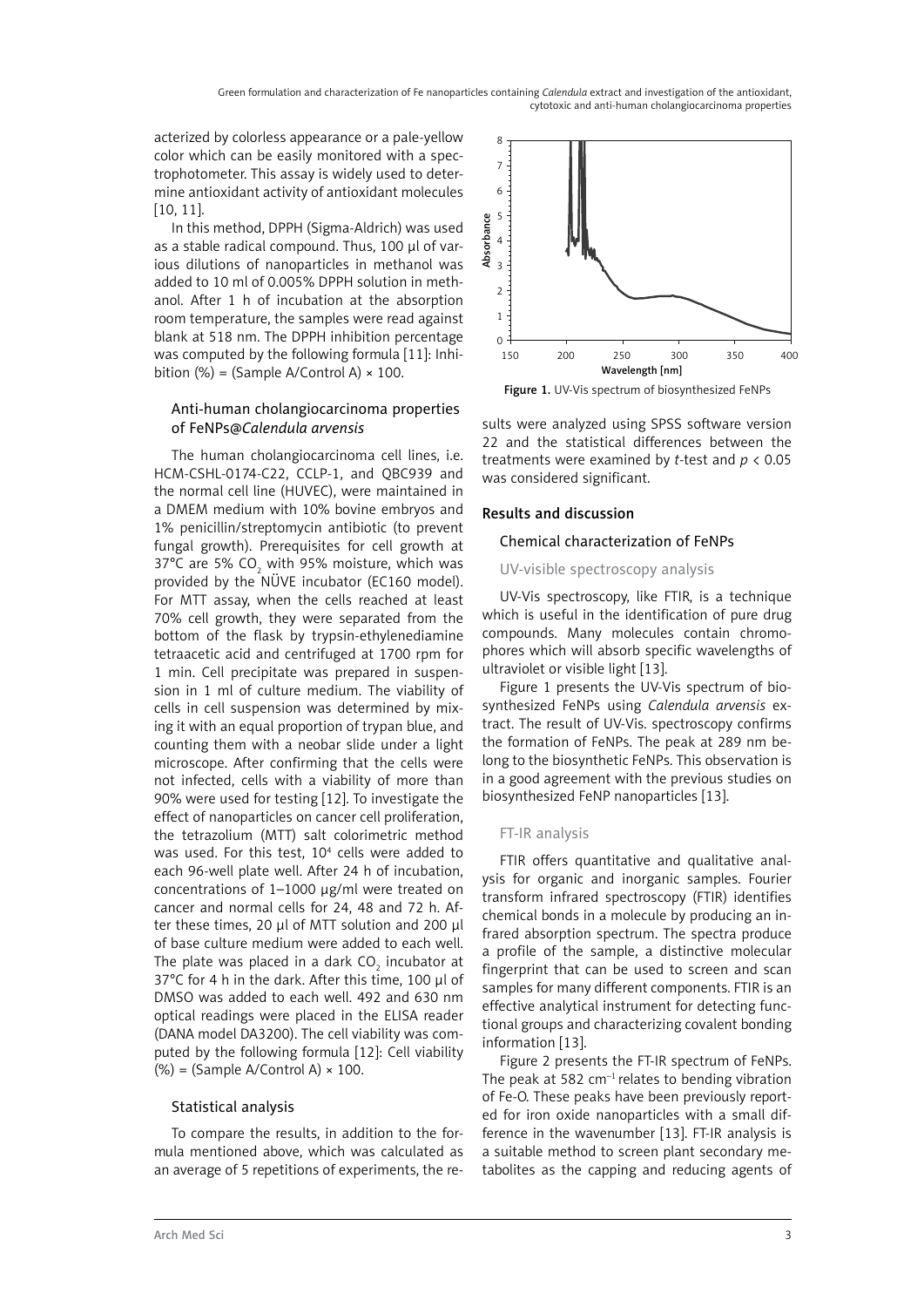

ferric chloride, precursor to FeNPs. The presence of different IR bands correlates with the presence of various functional groups in *Calendula arvensis* extract. For example, peaks at 3347 and 2974  $cm^{-1}$  relate to O-H and aliphatic C-H stretching; the peaks in the range of 1341 to 1601  $cm^{-1}$  correspond to C=C and C=O stretching, and the peak at 1028  $cm^{-1}$  could be ascribed to -C-O stretching. These peaks can be considered for the presence of various compounds in the plant extract such as phenolic, flavonoid, saponins, quinones, and terpenoids, which have been reported previously [13]. In biosynthesis of metallic nanoparticles, the secondary metabolites of plant extracts, as reducing, stabilizing and dispersing agents, usually bind to NPs over their functional groups of hydroxyl and carbonyl [13].

#### SEM analysis

The scanning electron microscope (SEM) uses a focused beam of high-energy electrons to generate a variety of signals at the surface of solid specimens. The signals that derive from electron-sample interactions reveal information about the sample including external morphology (texture), chemical composition, and crystalline structure and orientation of materials making up the sample. In most applications, data are collected over a selected area of the surface of the sample, and a 2-dimensional image is generated that displays spatial variations in these properties. Areas ranging from approximately 1 cm to 5 microns in width can be imaged in a scanning mode using conventional SEM techniques (magnification ranging from 20× to approximately 30,000×, spatial resolution of 50 to 100 nm). The SEM is also capable of performing analyses of selected point locations on the sample; this approach is especially useful in qualitatively or semi-quantitatively determining chemical compositions (using EDS), crystalline structure, and crystal orientations (using Electron Backscatter Diffraction (EBSD)). The design and



Figure 3. SEM image of FeNPs

function of the SEM is very similar to the EPMA and considerable overlap in capabilities exists between the two instruments [13].

An SEM image of FeNPs is shown in Figure 3. The image depicts the spherical morphology for the synthesized FeNPs, which has been reported previously [13]. The uniformity and homogeneity of the FeNPs is confirmed in the SEM images. The FeNPs show a tendency to aggregate; this property for metallic nanoparticles such as FeNPs, Cd-NPs, CuNPs, AgNPs, TiNPs, and NiNPs has been reported previously [13]. The average size of 30.13 nm was obtained for FeNPs. In our literature review, 10.7 to 96.34 nm was reported for iron oxide biosynthesized using plant extracts as the capping agent for NPs [13].

# Cytotoxicity, anti-human cholangiocarcinoma, and antioxidant activities of FeNPs@*Calendula arvensis*

Cancers are caused by a series of mutations in human genes and each mutation causes some new changes in the cell. Chemicals called carcinogens cause cancer in cells. There are more than 100,000 types of chemicals in nature that directly or indirectly affect the cytoplasm and the nucleus of cells and lead to (genetic disorders that cause mutant cup heads) [14–17]. Various viruses, bacteria, and radiation, in turn, produce inherited cancers, which account for about 7% of all cancerous tissue: blood, lymph nodes, sarcoma, carcinoma, embryonic cells, and germ cells. Cancer is a disease that disrupts intercellular relationships and disrupts vital and key genes [17, 18]. These molecular irregularities affect the cell division cycle and lead to a lack of cell differentiation. Cancer can be treated in several ways: surgery, chemotherapy, radiation therapy, immunotherapy, gene therapy,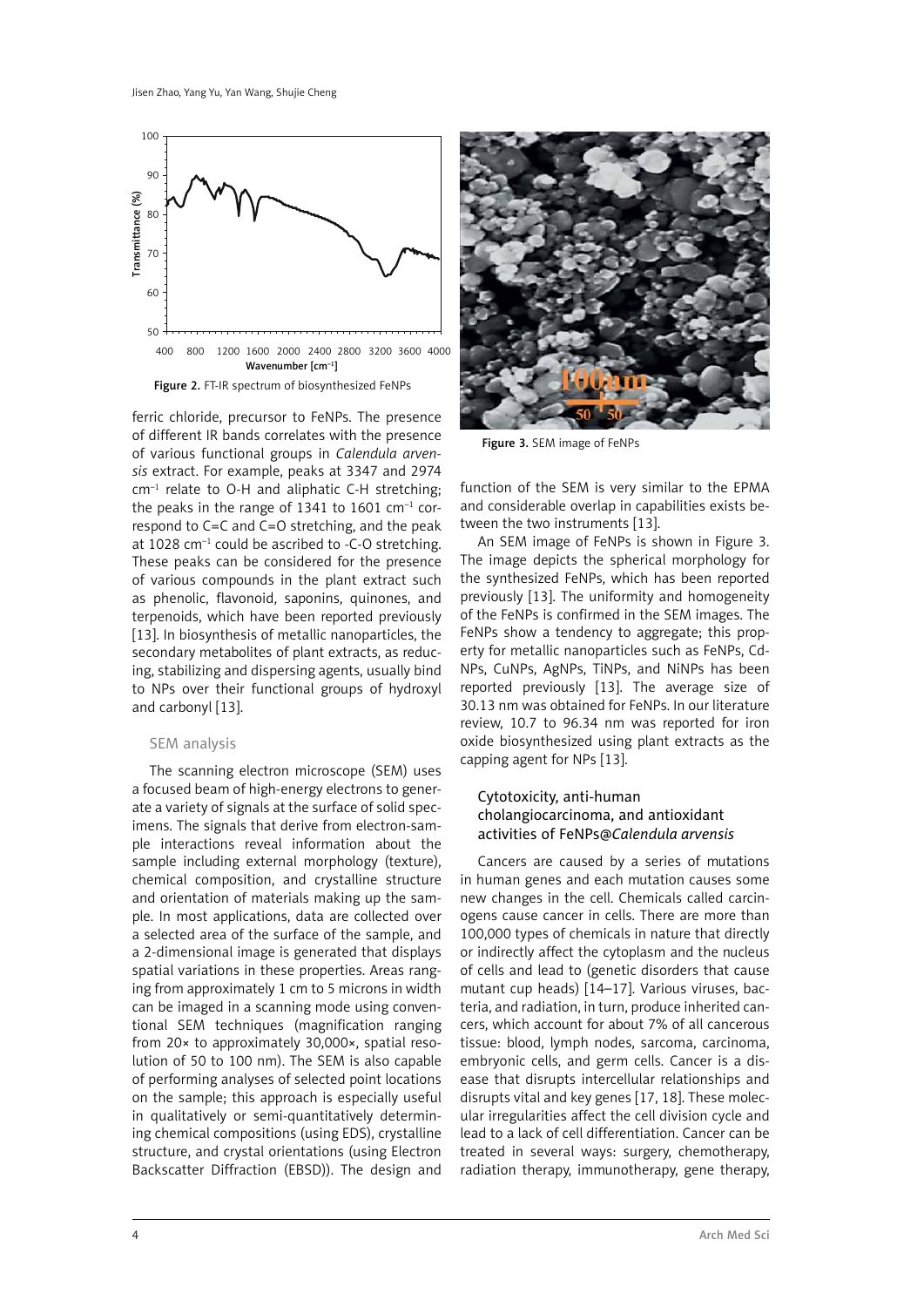Green formulation and characterization of Fe nanoparticles containing *Calendula* extract and investigation of the antioxidant, cytotoxic and anti-human cholangiocarcinoma properties

or a combination of these. Due to the relative inefficiency and very severe side effects of chemotherapeutic drugs, researchers and scientists have been looking for new formulations of various compounds, especially metallic nanoparticles [16–18].

In this investigation, the cells treated with different concentrations of the present FeNPs@*Calendula arvensis* were assessed by MTT assay for 48 h as regards the cytotoxic properties in normal (HUVEC) and malignant cell lines, i.e. HCM-CSHL-0174-C22, CCLP-1, and QBC939.

The absorbance rate was evaluated at 570 nm, which represented viability in the normal cell line

(HUVEC) even up to 1000 µg/ml for FeNPs@*Calendula arvensis* (Table I, Figure 4).

In this study, we assessed the antioxidant properties of *Calendula arvensis* aqueous extract green-synthesized FeNPs@*Calendula arvensis* using the DPPH test as a common free radical. Antioxidants are compounds that eliminate the threat of free radicals (FRs) to cell life by preventing the production of FRs or converting them into less active forms. In inflammatory processes in the body, large amounts of superoxide anion radicals are produced by phagocytes. Macrophages and neutrophils produce superoxide and  $H_2O_2$  radicals to defend

Table I. IC<sub>50</sub> of FeNPs@*Calendula arvensis* in anti-human cholangiocarcinoma tests

| Cells                                |                   | FeNPs@Calendula arvensis [µg/ml] |
|--------------------------------------|-------------------|----------------------------------|
| Human<br>cholangiocarcinoma<br>cells | HCM-CSHL-0174-C22 | 196                              |
|                                      | $C \cap P-1$      | 237                              |
|                                      | <b>OBC939</b>     | 278                              |
|                                      |                   |                                  |







Figure 4. Anti-human cholangiocarcinoma properties of FeNPs@*Calendula arvensis* against HCM-CSHL-0174-C22 (A), CCLP-1 (B), and QBC939 (C) cell lines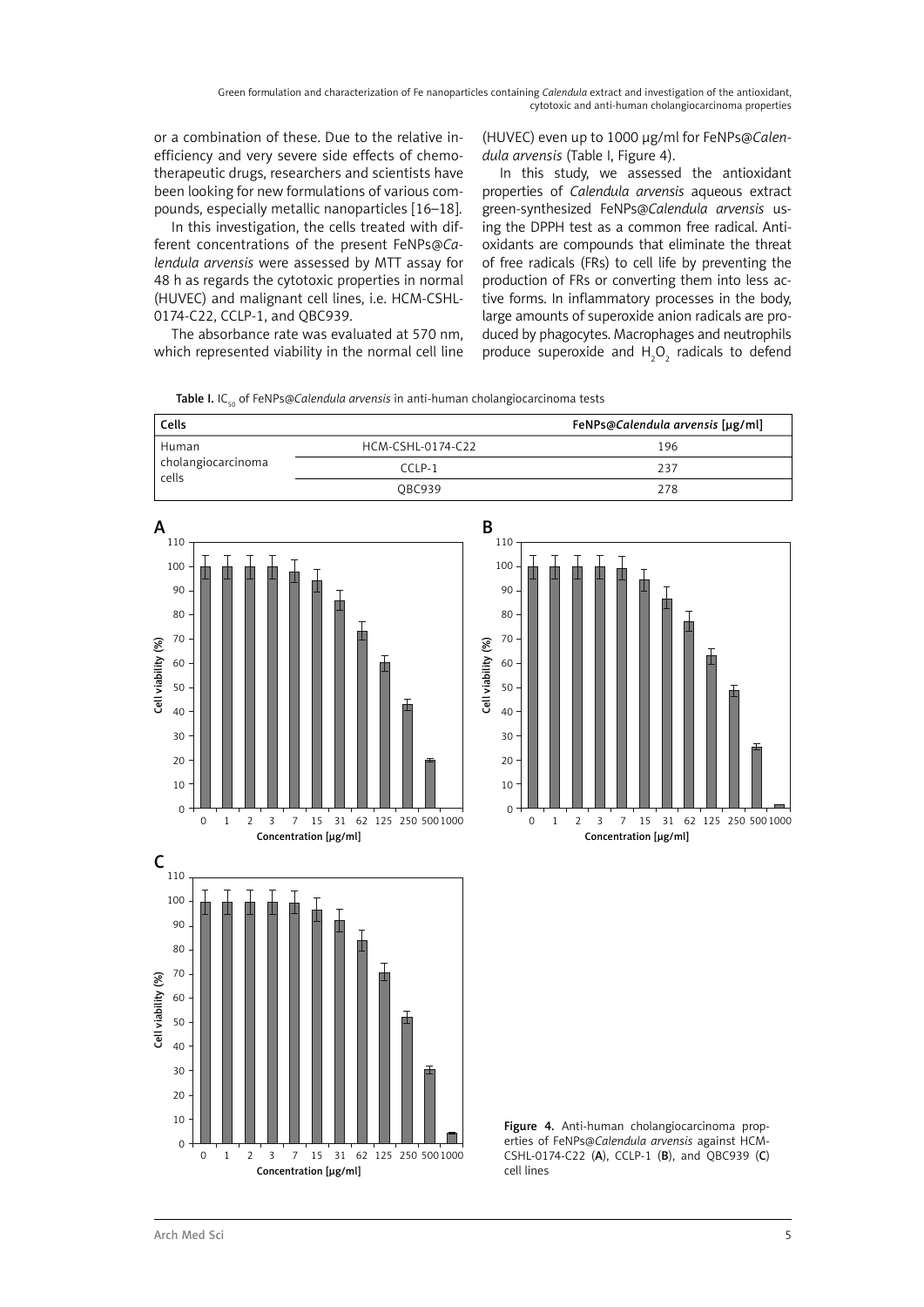Table II. IC<sub>50</sub> of FeNPs@*Calendula arvensis* and BHT in antioxidant test



against microorganisms [7, 8, 11]. In such cases, the presence of antioxidants is necessary to modify reactions in which FRs are produced and to prevent the harmful effects of reactive oxygen species and to prevent damage to immune cells. Antioxidants are used as anti-aging and anti-cancer agents and against cardiovascular, mitochondrial, Huntington's and nerve-destroying diseases such as Parkinson's. In addition, oral administration of some antioxidants is a supplement to increase energy and strengthen the immune system. Primary sources of natural antioxidants are legumes, fruits and vegetables, identified as dietary antioxidants and potentially reducing disease. Given that the synthetic antioxidants used, such as BHT, can be carcinogenic as well as hepatotoxic, over the last two decades, the tendency of consumers to use natural resources to produce antioxidants has increased and attracted a great deal of attention [8, 11].

The scavenging capacity of *Calendula arvensis*  aqueous extract green-synthesized FeNPs@*Calendula arvensis* and BHT at different concentrations expressed as percentage inhibition is presented in Table II and Figure 5.

In conclusion, we have described the fabrication of FeNPs@*Calendula arvensis* based on a green method mediated by *Calendula arvensis* extract. After clinical study, FeNPs@*Calendula arvensis* containing *Calendula arvensis* leaf aqueous extract can be utilized as an efficient drug in the treatment of cholangiocarcinoma in humans. The FeNPs@*Calendula arvensis* showed the best antioxidant activities against DPPH. The  $IC_{50}$  values of FeNPs@*Calendula arvensis* and BHT against DPPH free radicals were 117 and 88 µg/ml, respectively. The viability of malignant cell line decreased dose-dependently in the presence of FeNPs@ *Calendula arvensis*. The IC<sub>50</sub> values of FeNPs@ *Calendula arvensis* were 196, 237, and 278 µg/ ml against HCM-CSHL-0174-C22, CCLP-1, and QBC939 cell lines, respectively.

#### Acknowledgments

Supported by the government of Hebei Province funded special project of College capacity-building and training of college leaders No. 361007. Supported by Baoding Science and Technology Planning Project, Grant No. 2041ZF319.

Jisen Zhao and Yang Yu are  $1^{st}$  author and co- $1^{st}$ author, respectively.

# Conflict of interest

The authors declare no conflict of interest.

#### R e f e r e n c e s

- 1. Sung B, Prasad S, Yadav VR, Aggarwal BB. Cancer cell signaling pathways targeted by spice-derived nutraceuticals. Nutr Cancer 2012; 64: 173-97.
- 2. Wu S, Powers S, Zhu W, Hannun YA. Substantial contribution of extrinsic risk factors to cancer development. Nature 2016; 529: 43-7.
- 3. Karimi P, Islami F, Anandasabapathy S, Freedman ND, Kamangar F. Gastric cancer: descriptive epidemiology, risk factors, screening, and prevention. Cancer Epidemiol Biomarkers Prev 2014; 23: 700-13.
- 4. Ünlü M, Vardar-Ünlü G, Vural N, Dönmez E, Özbaş ZY. Chemical composition, antibacterial and antifungal activity of the essential oil of Thymbra spicata L. from Turkey. Nat Prod Res 2009; 23: 572-9.
- 5. Tümen G, Ermin N, Özek T, Kürkçüoglu M, Baser KHC. Composition of essential oils from two varieties of Thymbra spicata L. J Essent Oil Res 1994; 6: 463-8.
- 6. Cyril N, George JB, Joseph L, Raghavamenon A, VP S. Assessment of antioxidant, antibacterial and anti-proliferative (lung cancer cell line A549) activities of green synthesized silver nanoparticles from Derris trifoliata. Toxicol Res 2019; 8: 297-308.
- 7. Mohammadi G, Zangeneh MM, Zangeneh A, Haghighi ZMS. Chemical characterization and anti-breast cancer effects of silver nanoparticles using Phoenix dactylifera seed ethanolic extract on 7,12-Dimethylbenz[a] anthracene-induced mammary gland carcinogenesis in Sprague Dawley male rats. Appl Organometal Chem 2020; 34: e5136.
- 8. Zhaleh M, Zangeneh A, Goorani S, et al. Novel synthesis of Falcaria vulgaris leaf extract conjugated copper nanoparticles with potent cytotoxicity, antioxidant, antifungal, antibacterial, and cutaneous wound healing activities under in vitro and in vivo condition. Appl Organometal Chem 2019; 33: e5015.